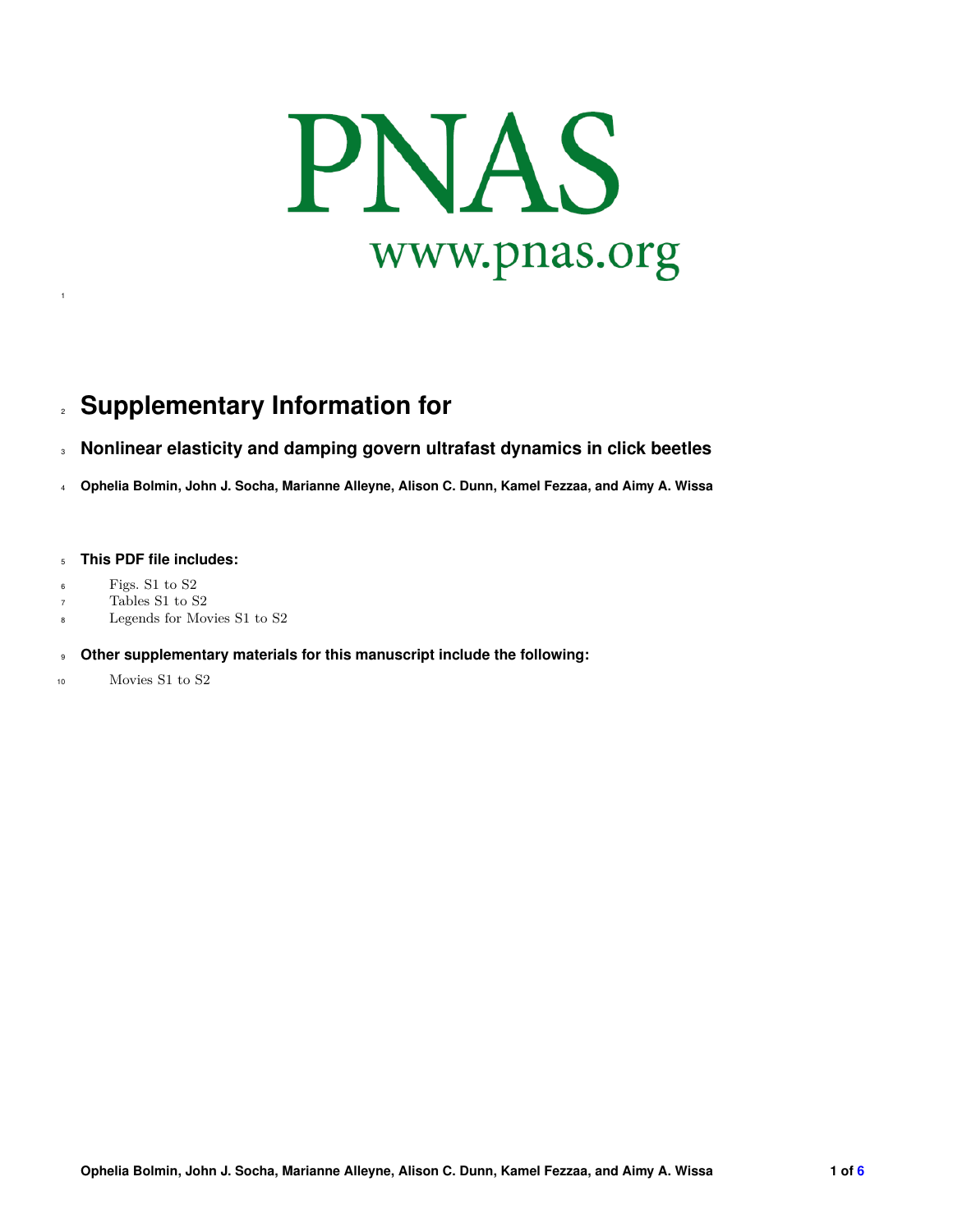

*Lateral view*

Fig. S1. Trace out of the lateral x-ray images extracted from the recordings during the three phases of the clicking motion.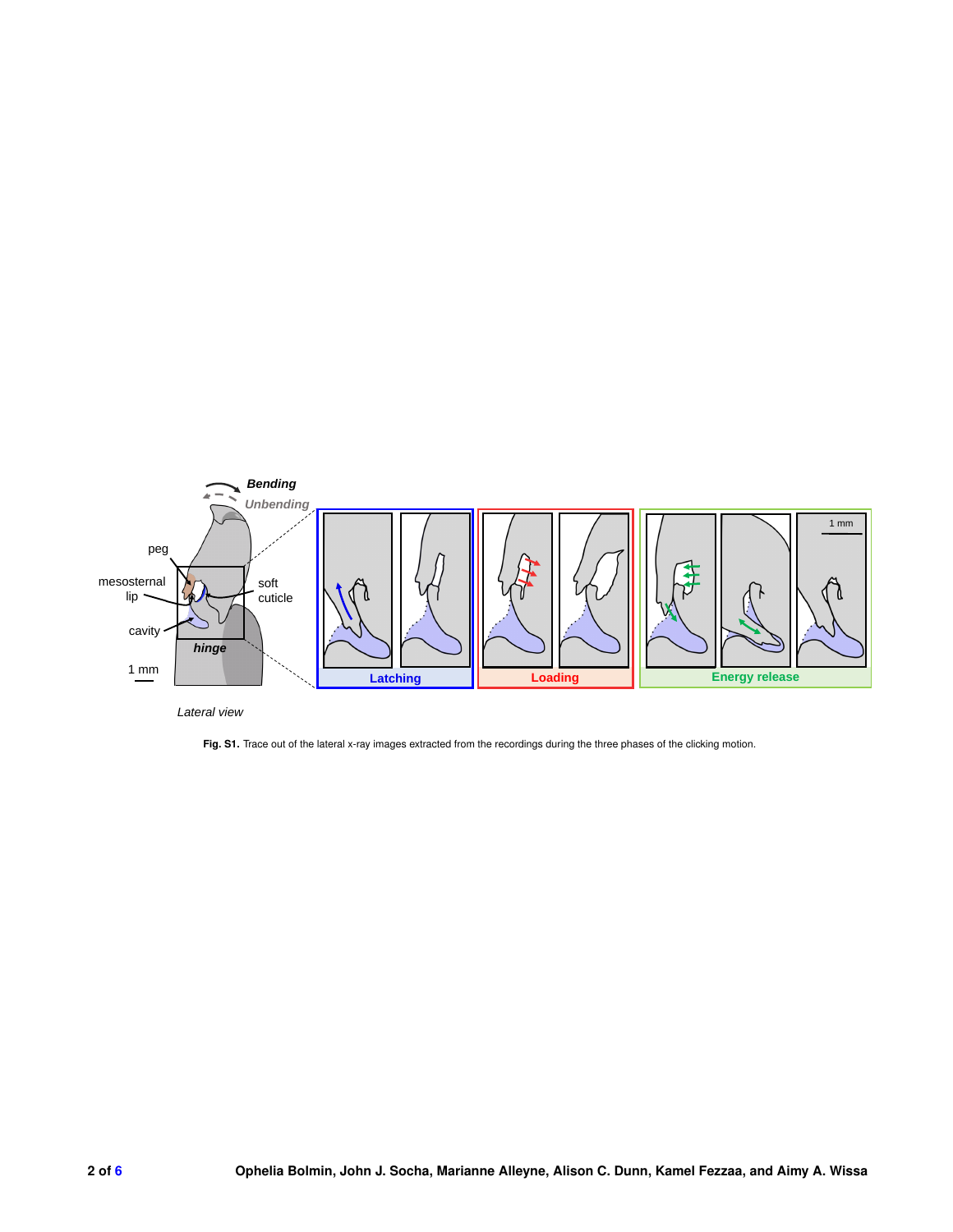

Fig. S2. Predicted circumferential acceleration for specimen 2 release A (Beetle 2A) (a), specimen 1 (Beetle 1)(b) and specimen 2 release B (Beetle 2B) (c). The model results, shown in blue, are calculated using Eq. 1, and G and F, outputted by the system identification analysis for Beetle 2A. Experimental data is shown in black for each release.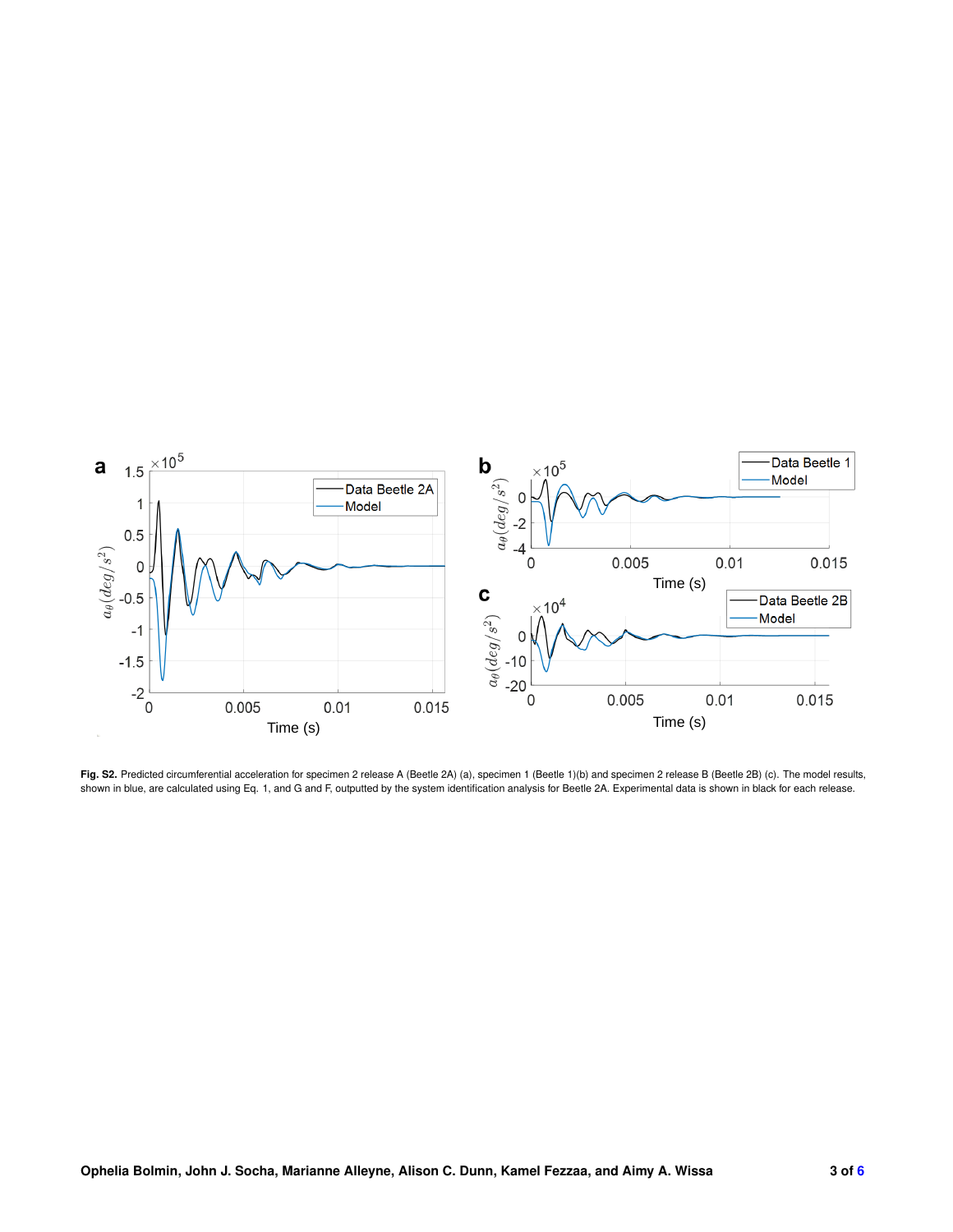**Table S1. Body length, mass, and high speed recording information of the four click beetles specimen studied. A full click includes the latching, loading and release phases.**

| Specimen | Body length (mm) | Mass (mg) | High speed synchrotron x-ray recordings           |  |
|----------|------------------|-----------|---------------------------------------------------|--|
|          | 17 1             | 109       | 1 full click recorded at 30,000 fps               |  |
|          | 16.7             | 114       | 1 full click and 1 release recorded at 20,000 fps |  |
|          | 19.4             | 197       | 7 full clicks recorded at 1,000 fps               |  |
|          | 16.6             | 123       | 8 full clicks recorded at 1,000 fps               |  |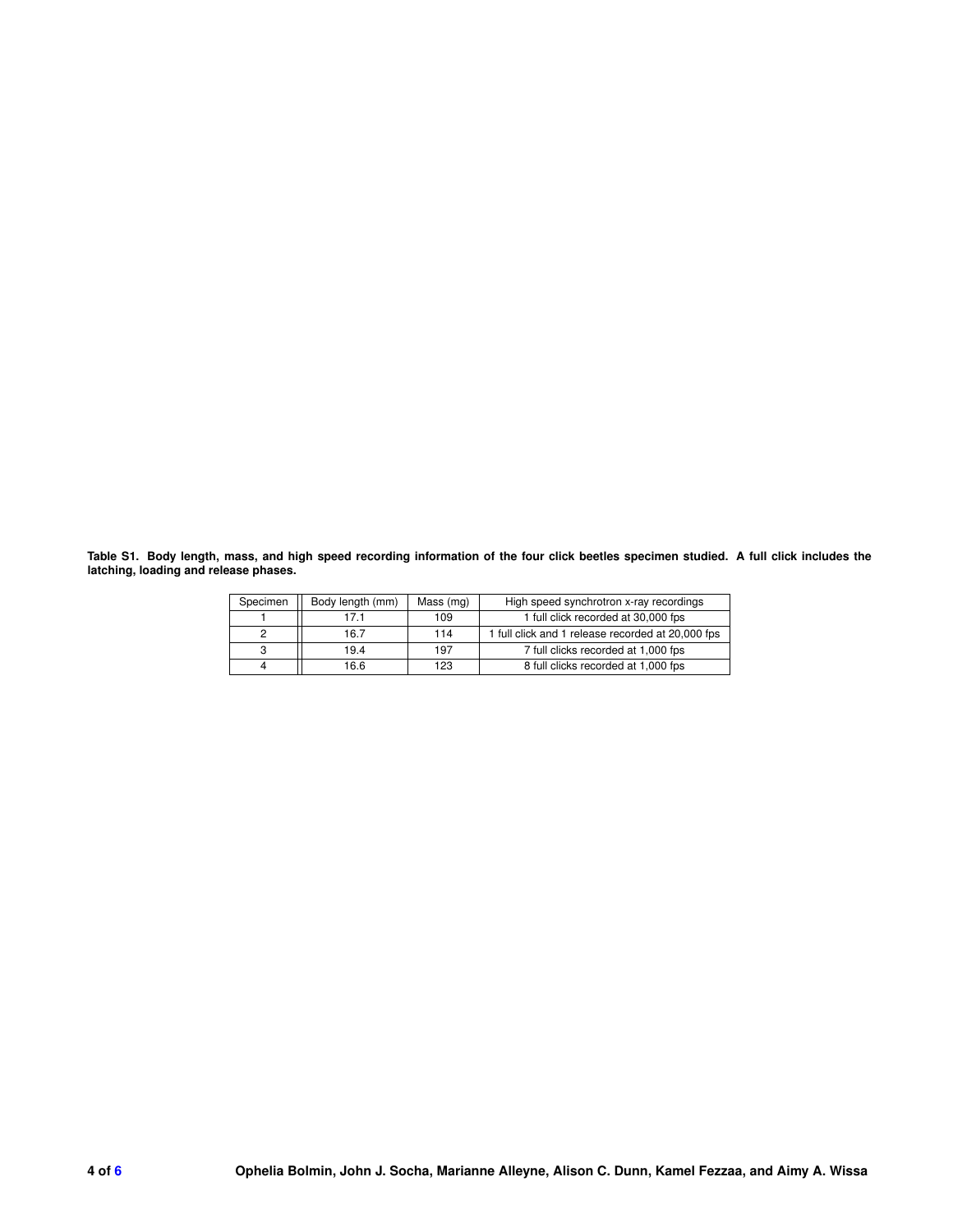**Table S2. Maximum speed, acceleration, normalized speed, and normalized acceleration for all the clicks recorded. The speed is normalized with respect to the peg length and the acceleration with respect to the gravitational acceleration.**

| Click number       | $V_{max}$    | $A_{max}$    | $V_{max}/I$  | $A_{max}/g$ |
|--------------------|--------------|--------------|--------------|-------------|
|                    | (mm/s)       | $(mm/s^2)$   | $(s-1)$      |             |
| Specimen 1 click A | $1.8 * 10^3$ | $4.1 * 10^6$ | $9.9 * 10^2$ | 420         |
| Specimen 2 click A | $1.5 * 10^3$ | $5.2 * 10^6$ | $8.5 * 10^2$ | 530         |
| Specimen 2 click B | $1.4 * 10^3$ | $4.7 * 10^6$ | $7.7 * 10^2$ | 480         |